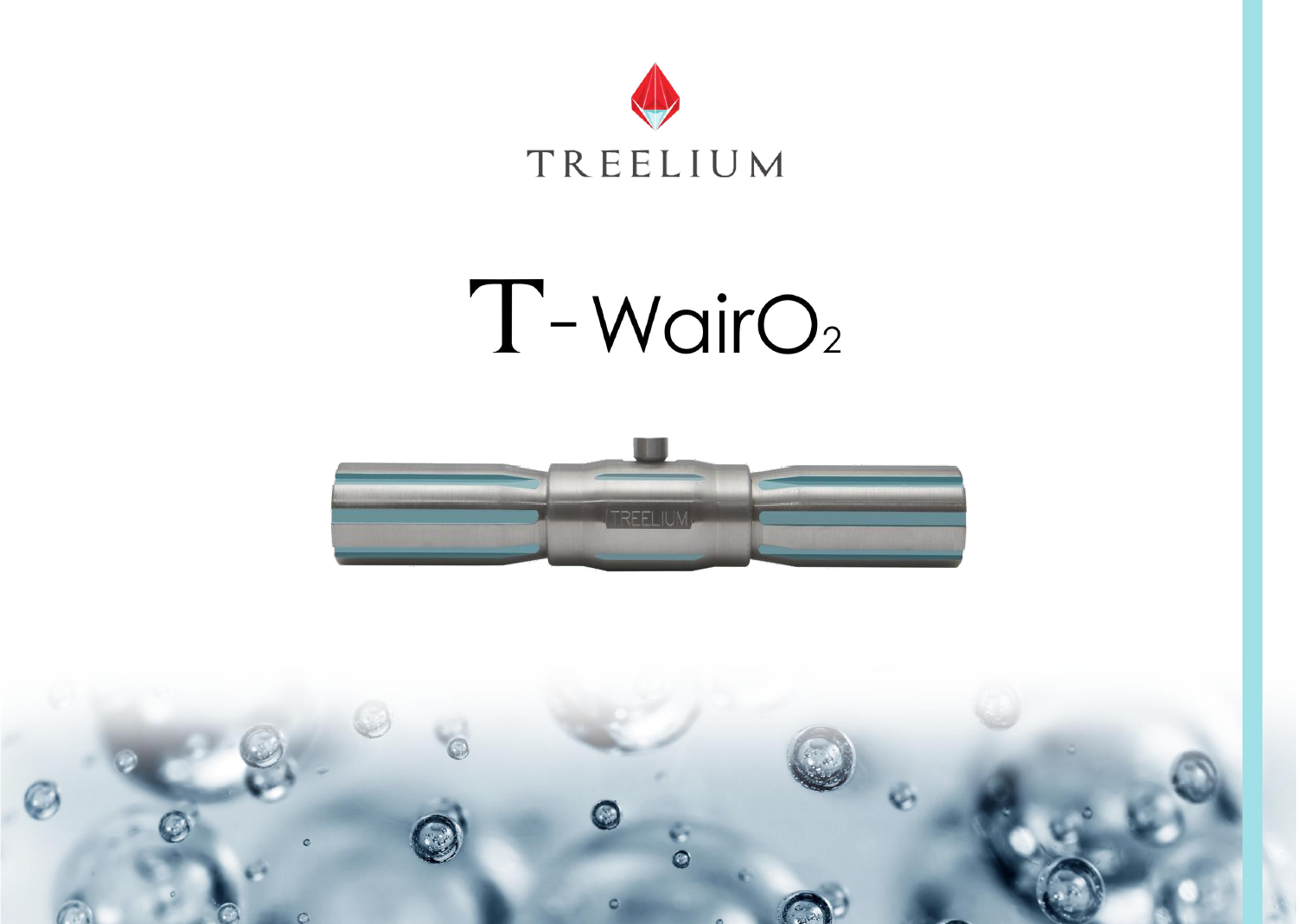

# TREELIUM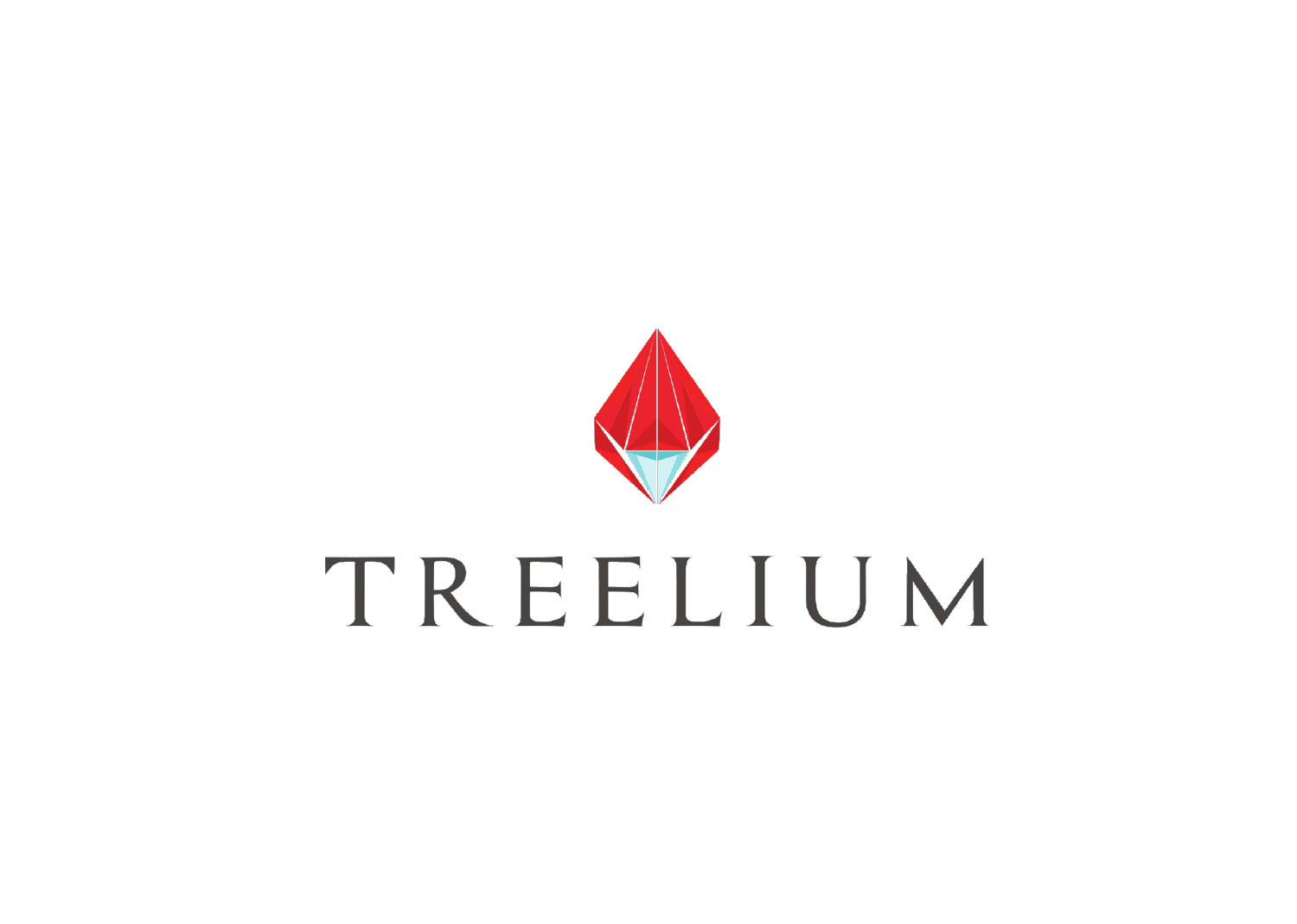

T-WairO<sub>2</sub> is a generator of micro and nano bubbles which works on the principle of cavitation, suitable for civil and industrial applications, able to improve the oxygenation of water, increasing its cleansing and flotation capacity.

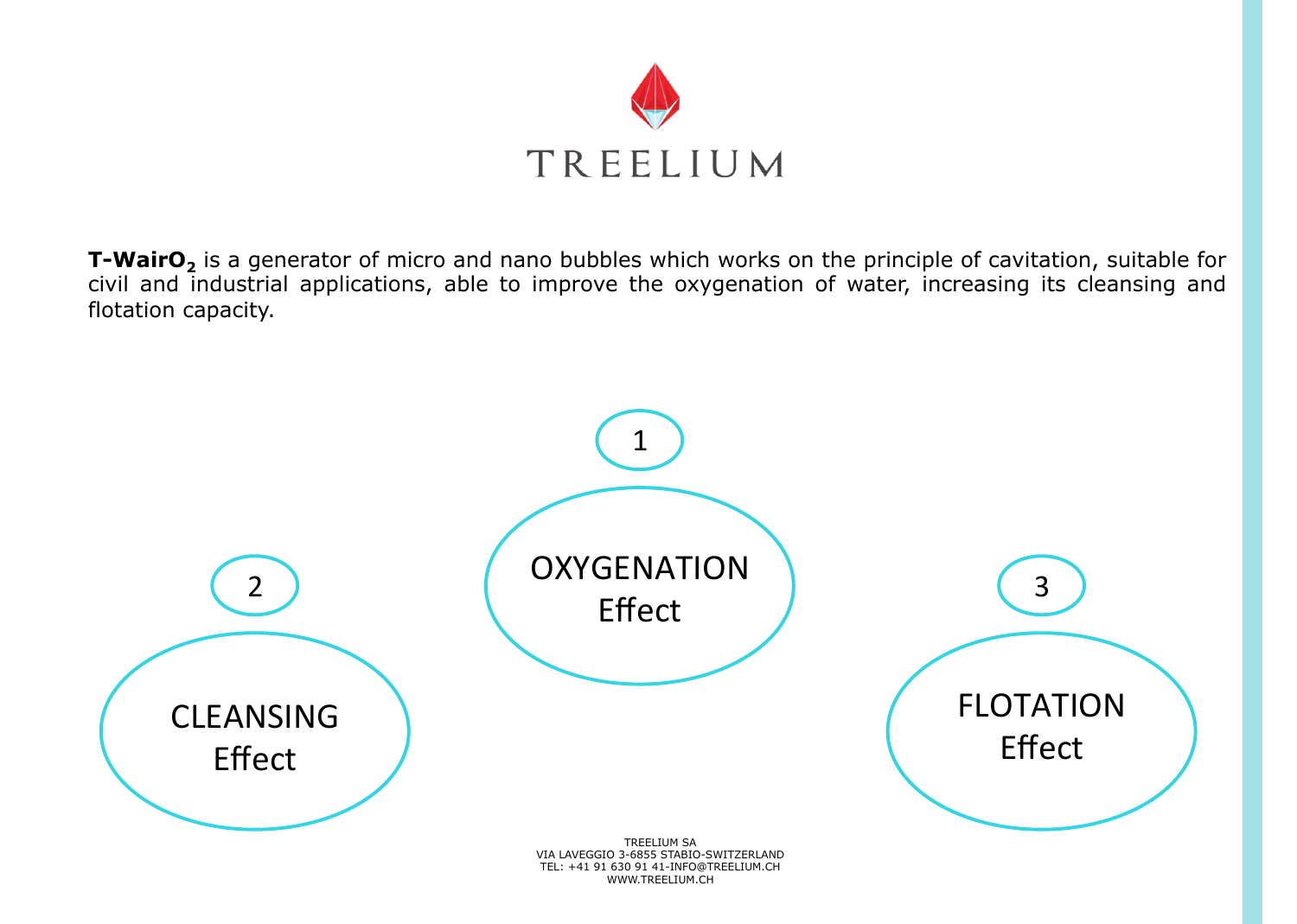



Micro nano bubbles are air bubbles that have a size of less than 50 µm. Their generation occurs with the physical principle of cavitation that allows the size reduction of normal air bubbles up to dimensions that modify the fluid's properties, giving it characteristics that are quite different compared to its original form.



The main characteristics that define the micro and nano bubbles are:

- Size from 50 to 0.1 µm.
- Slow ascent in a liquid.
- High gas-liquid exchange surface.
- Negatively charged surface.

Thanks to the above mentioned characteristics the micro and nano air bubbles have a high stability in the liquid, allowing them a greater permanence time and a dissolution which completely takes place in the water and not on the liquid-air interface.

These properties have already been exploited for several years in Industrial, Agricultural, Fishing and Medical sectors. Scientific research has further progressed in recent times providing devices that guarantee great improvements in skin care and well-being of people with the use of micro nano bubbles.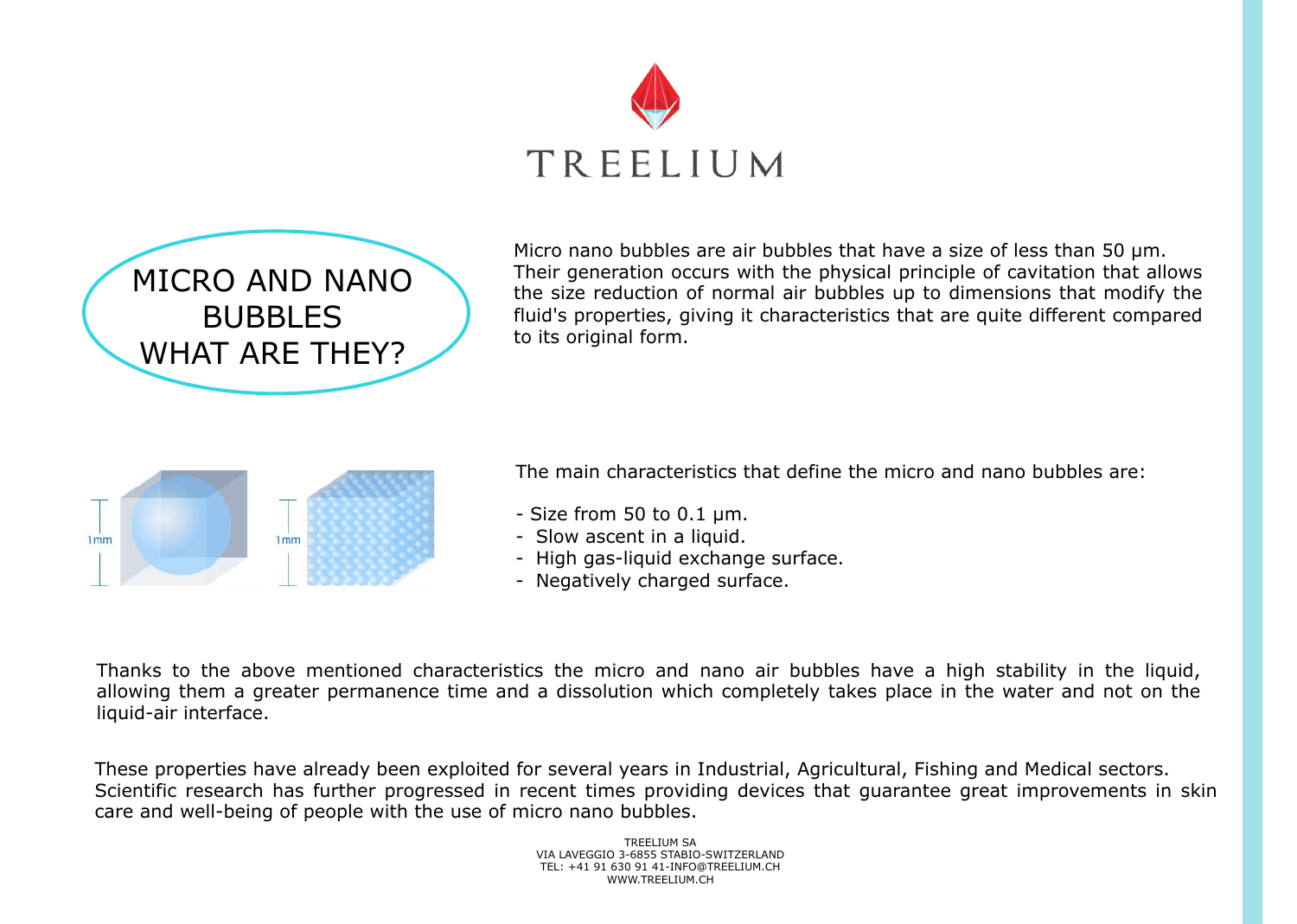

### MICRO AND NANO **BUBBLES** WHAT ARE THEY?

Micro and nano air bubbles, because of their size and negative surface charge, do not coalesce and they dissolve in water instead of degasifying of the liquid's surface.

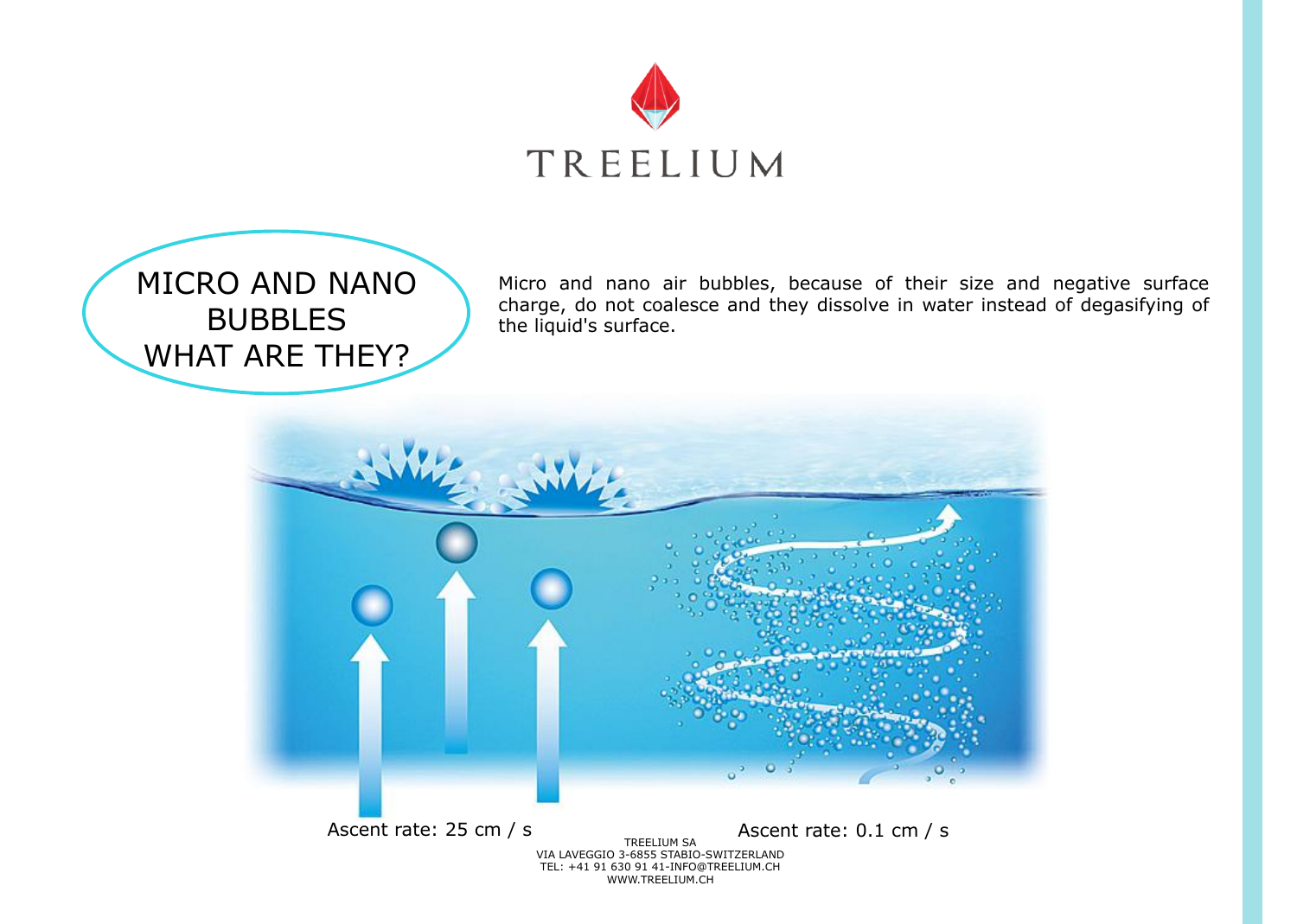

### MICRO AND NANO **BUBBLES** WHAT ARE THEY?

The image below defines the behavior of micro and nano bubbles in water compared to normal macro bubbles; the difference is linked to the fact that the macro bubbles burst once they reach the surface while the micro and nano bubbles remain present in the liquid, dissolving themselves in it. Nano bubbles do not reduce their size and may remain as such for a long time before dissolving.

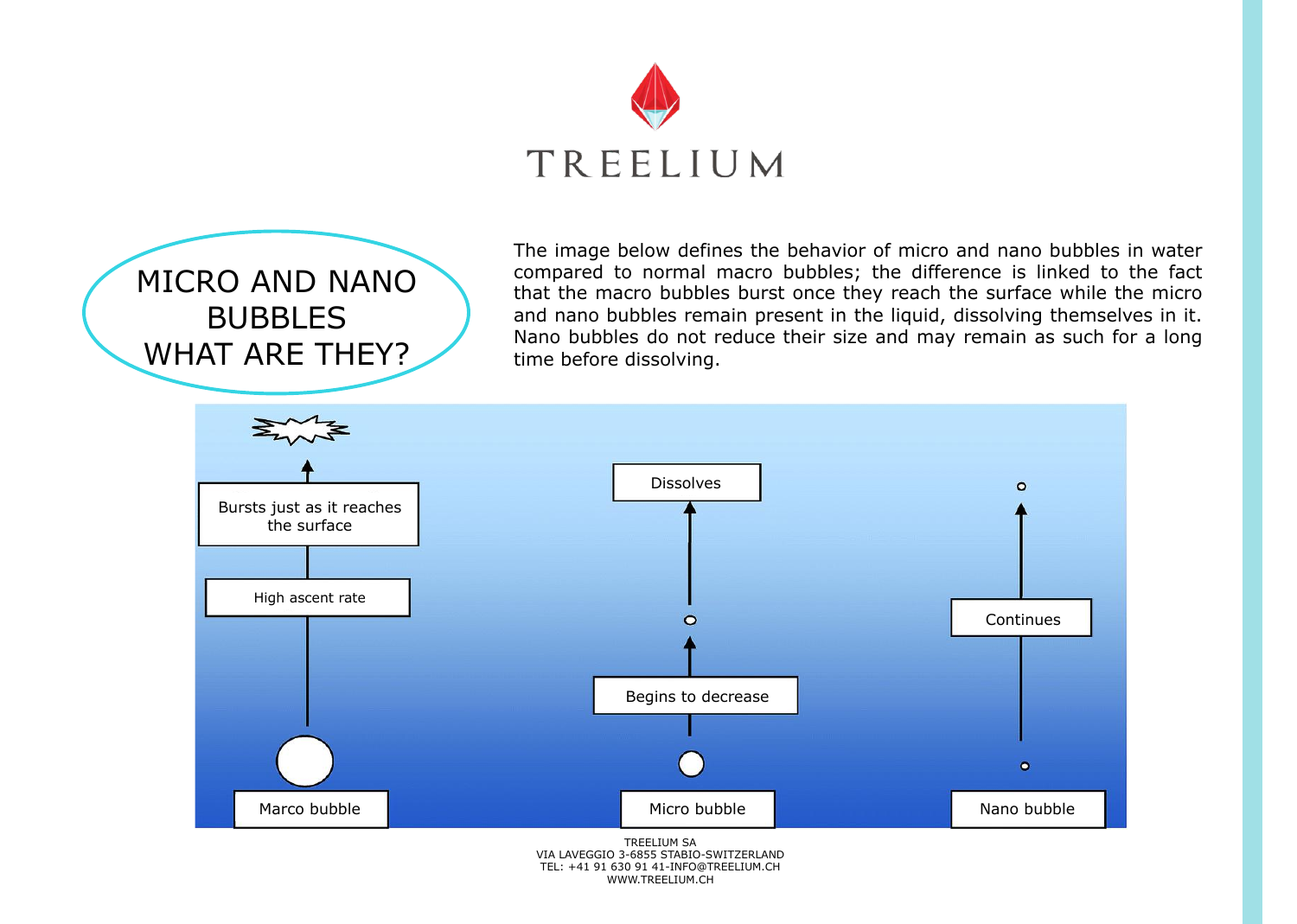



#### **Oxygenation effect**

The dissolution of the micro and nano bubbles takes place completely in the liquid and not on the surface, thus allowing a greater efficiency of the gasliquid solution and above all maintaining an oxygen supply in the water for a long time.



The oxygenation efficiency (and in general the gas-liquid solubility) makes this technology particularly effective in all applications where a high oxygenation of water is necessary, like :

- Oxygenation of ponds
- Fish farming and aquariums
- Active mud tanks
- Oxygen and ozone treatments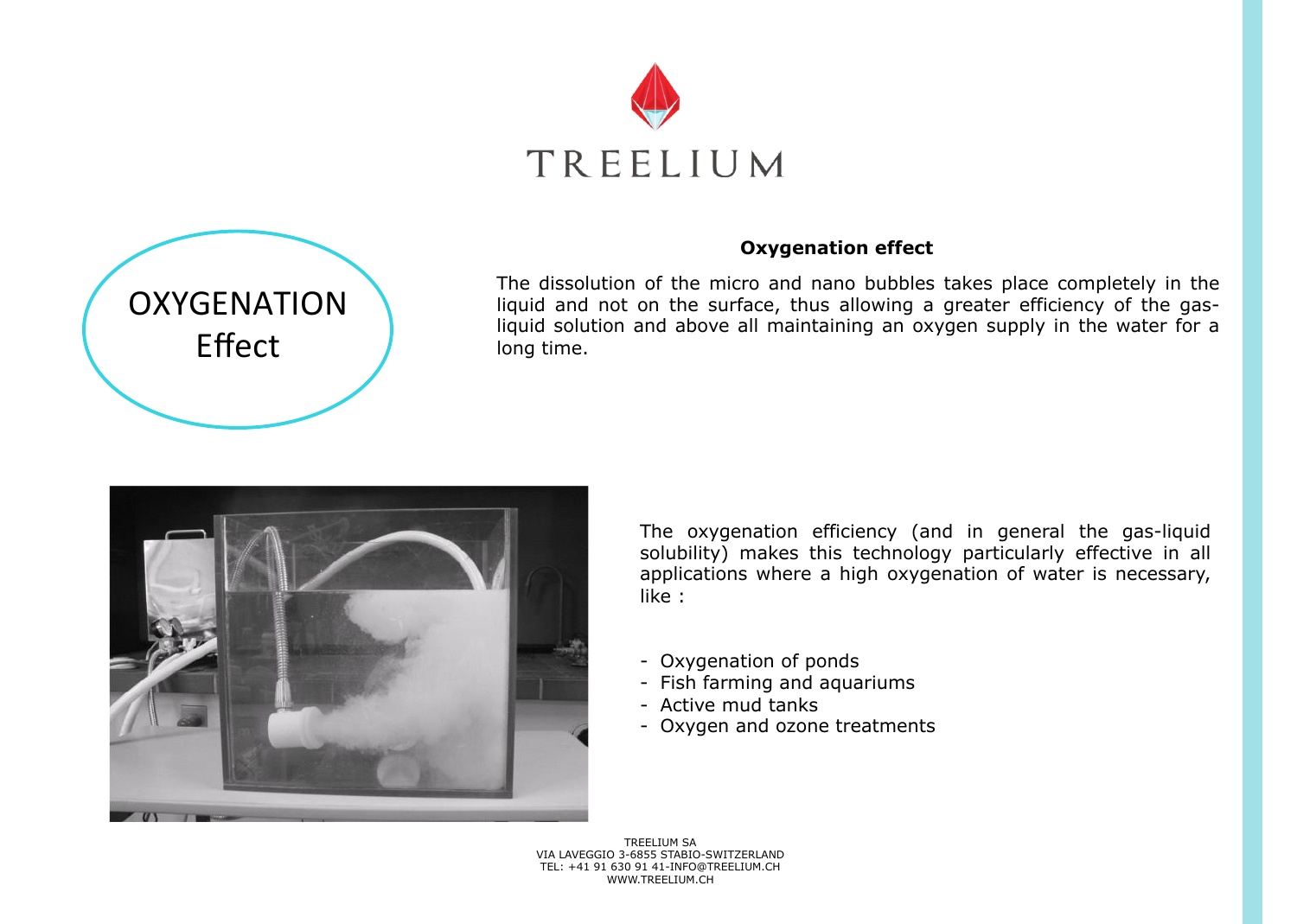



#### **Cleansing effect**

The reduced size and negative surface charge of the bubbles allows them to penetrate the small pores and to bond with the greases; this phenomenon causes the micro and nano bubbles to have a cleansing effect that can, in some cases, completely eliminate the use of soaps



The cleansing effect makes the micro nano bubbles particularly suitable in all the civil and industrial cleaning operations but also in personal care and pet care.

**Removal of grease from the pores with the use of micro and nano bubbles**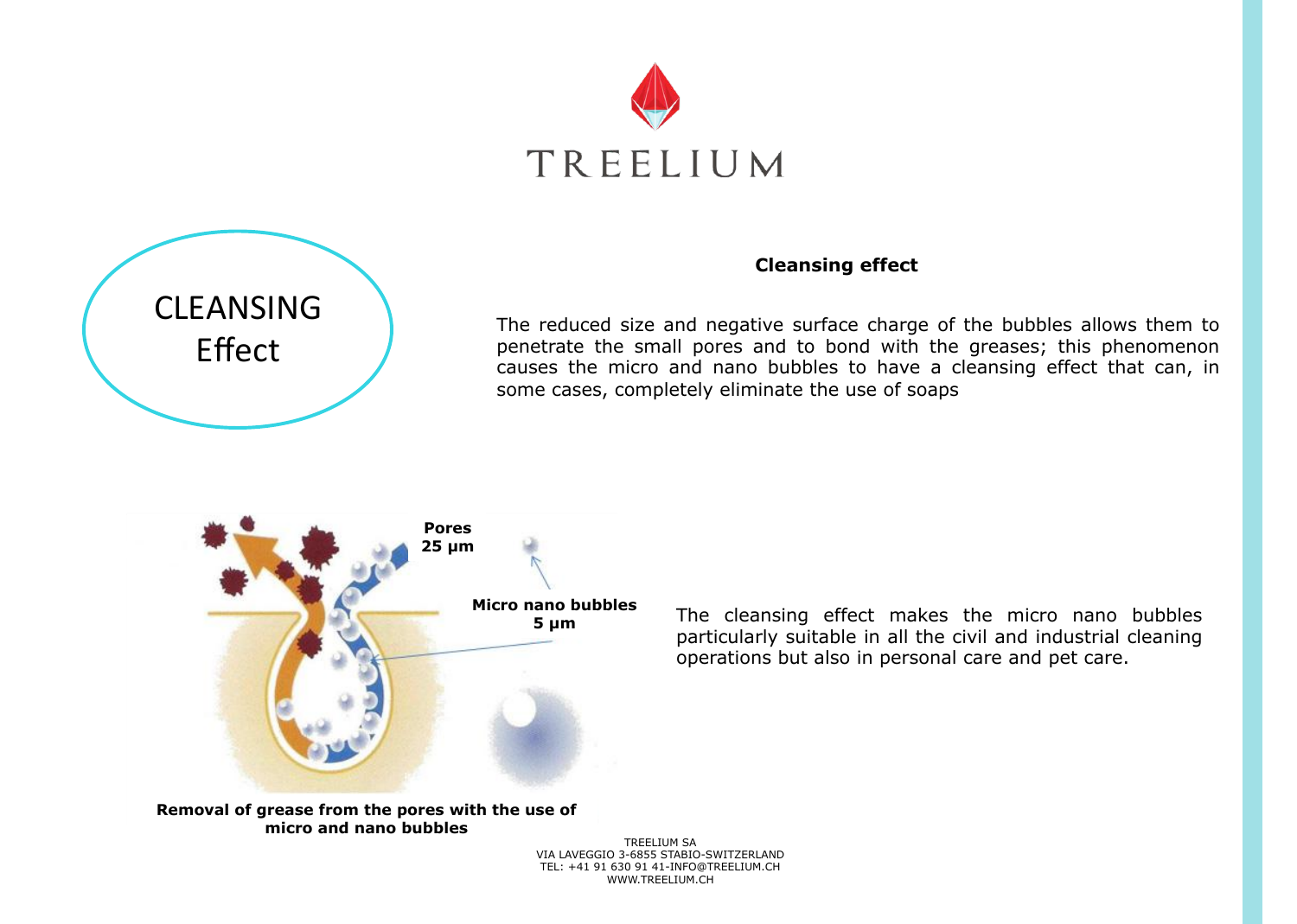



#### **Flotation effect**

When the micro-nano bubbles coordinate with greases, thanks to their negative surface charge , they generate a light grease-air complex that tends to rise quickly to the surface. This makes the micro and nano bubbles particularly useful in all those cases where it is necessary to separate water from organic substances such as oils.



**MACRO BUBBLES MICRO NANO BUBBLES**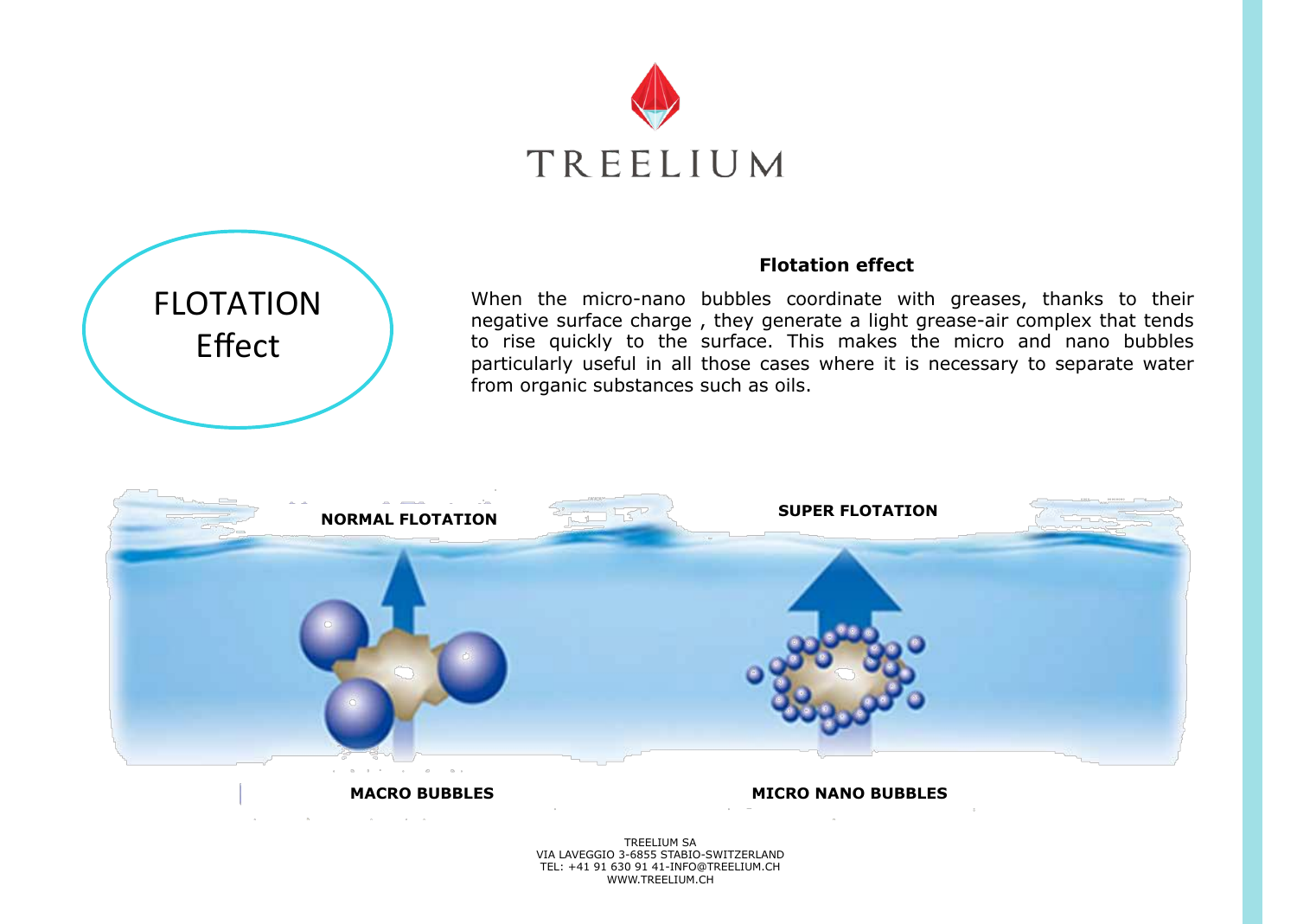



Two parameters were analyzed in a laboratory:

- Water oxygenation: evaluation of the amount of dissolved oxygen (expressed as % of saturation) in a comparison between mains water and water passed through the micro-nano bubble generator.
- Cleansing Effect: evaluation of the residual oil on a metal plate (on which a known amount of oil was placed ) after immersion in normal water and in water with micro and nano bubbles.

Oxygenation

Cleansing

| <b>Sample</b>        | % O2 compared to<br>saturation |  |
|----------------------|--------------------------------|--|
| Mains water          | $40.5\%$                       |  |
| Water after T-WairO2 | 70.5%                          |  |

| <b>Sample</b>        | <b>Amnt. of residual Oil</b> |  |  |
|----------------------|------------------------------|--|--|
| Mains water          | 81.14 mg/kg                  |  |  |
| Water after T-WairO2 | 69.78 mg/kg                  |  |  |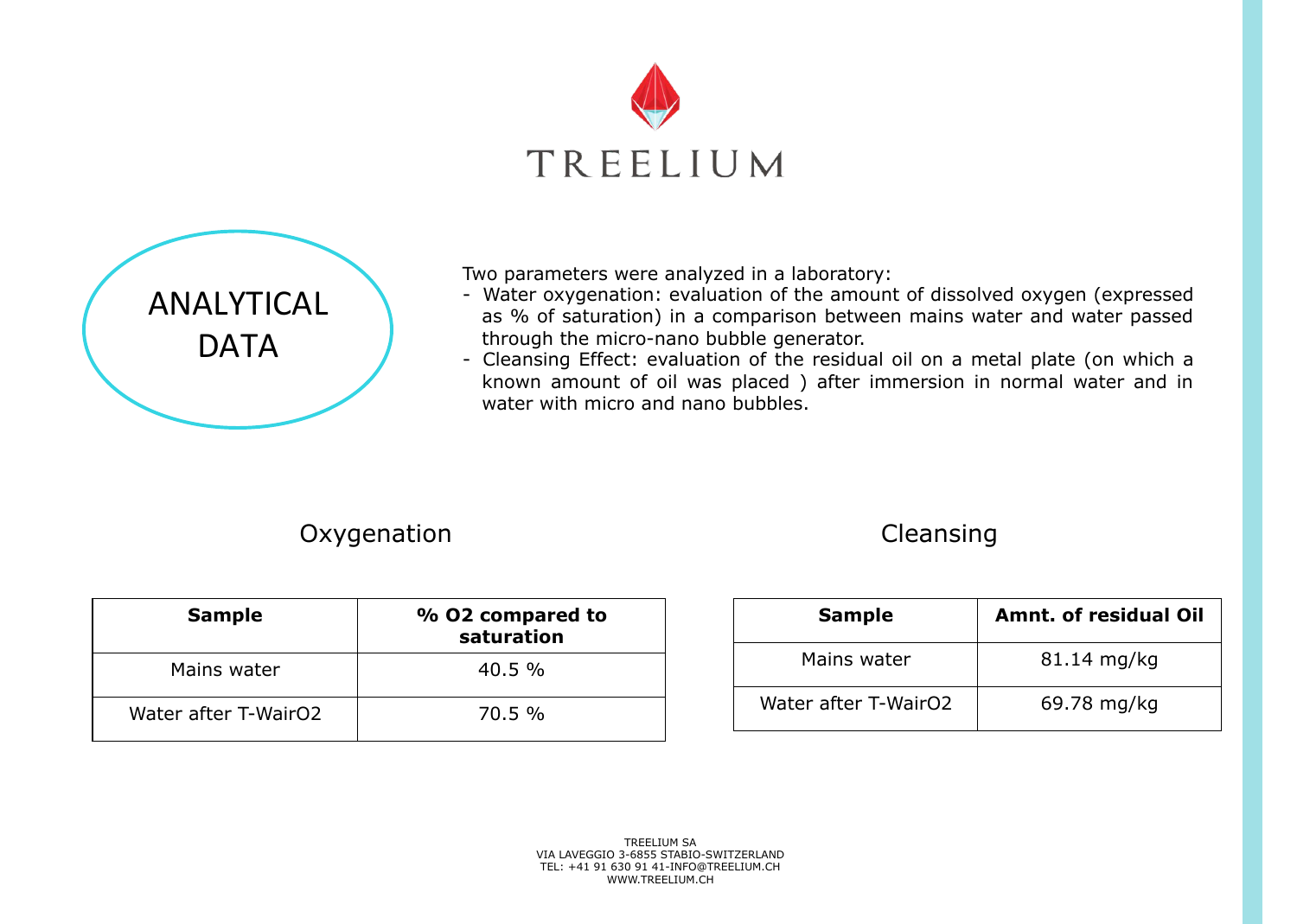



T-WairO<sub>2</sub> is generally inserted on the discharge side of the pump. In some cases it may be mounted on the intake side if inserted on a double dip-tube. the first with the microbubble generator and the second one free.



It requires no regular maintenance nor replacement of parts.

Before starting the system you need to adjust the amount of air drawn into the micro nano bubble generator.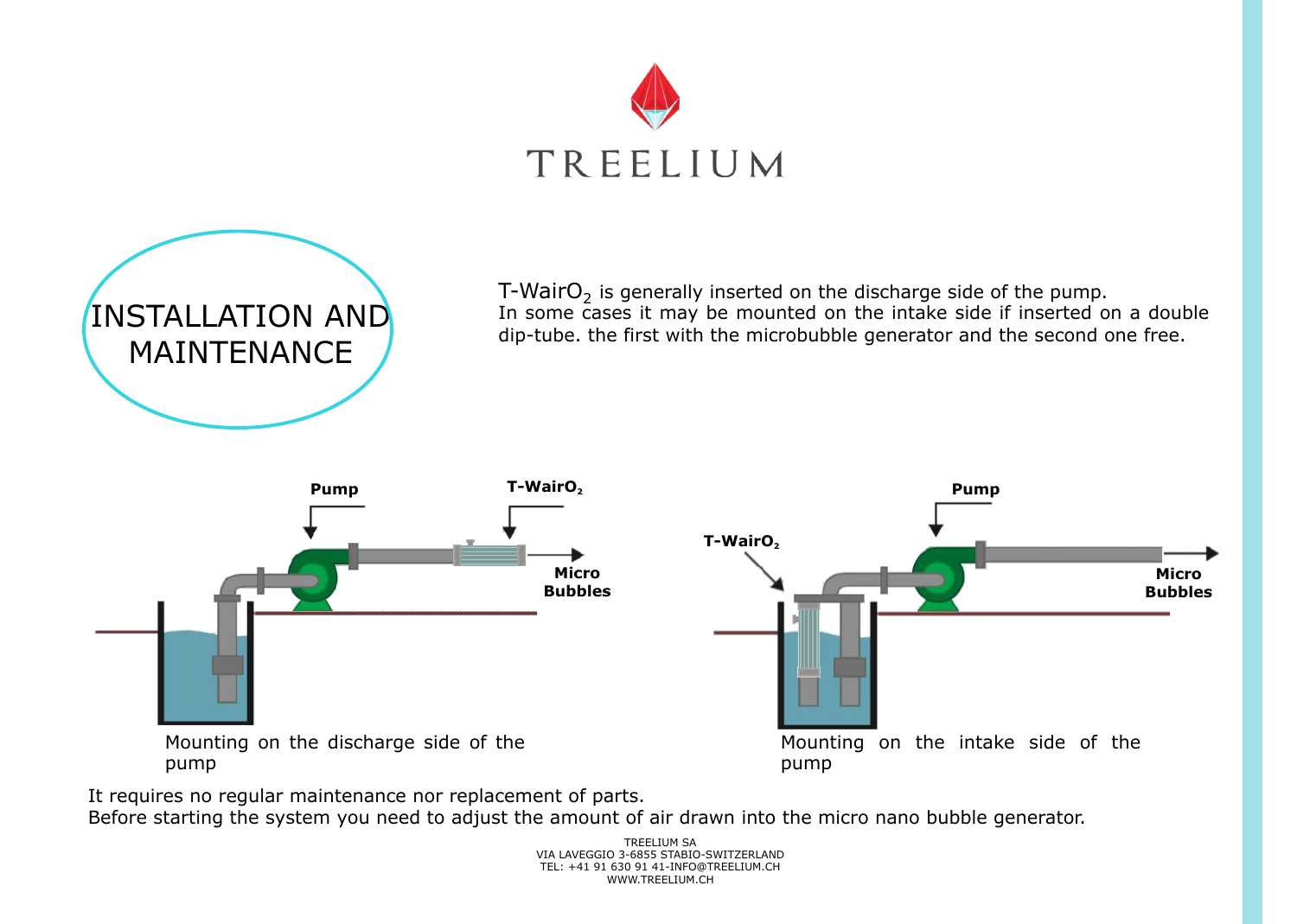

### **T-WairO<sub>2</sub> DEVICES**

| <b>Type</b>  | (mm) | D<br>(mm) | G<br>(inches) | Water flow<br>(1/min) | Max air flow<br>(1/min) |
|--------------|------|-----------|---------------|-----------------------|-------------------------|
| TW $1/2$ "   | 150  | 30        | 1/2           | 40                    | 12                      |
| <b>TW 1"</b> | 270  | 52        | 1             | 80                    | 28                      |
| TW 1 1/2"    | 400  | 62        | 11/2          | 180                   | 50                      |

All T-WairO2 devices are made entirely of AISI 304 or 316 Stainless Steel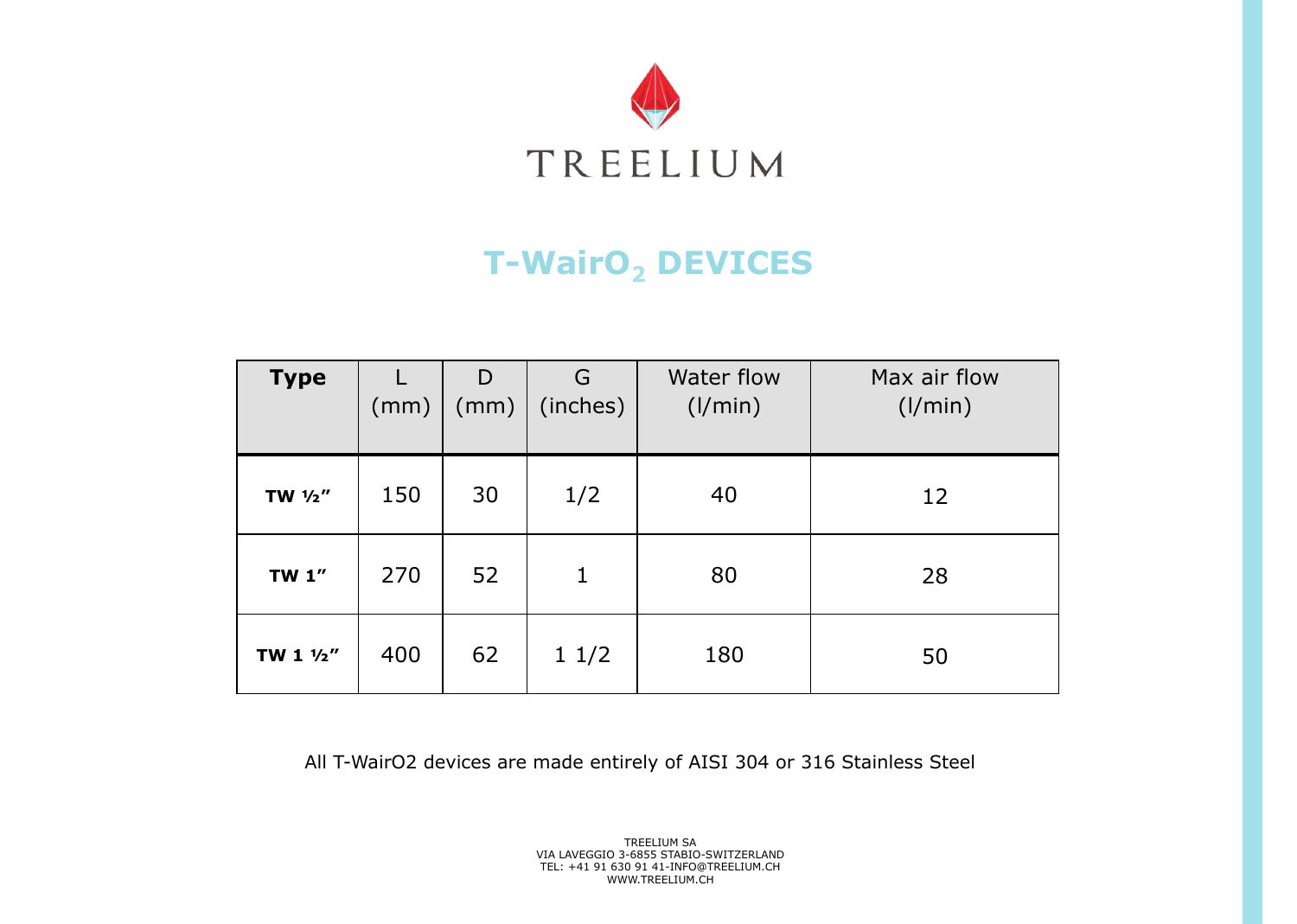

### **KEY BENEFITS T-WairO**<sub>2</sub>

#### **OXYGENATION**

- High permanence of bubbles and their complete dissolution in the liquid.
- High capacity in creating gas-liquid mixtures.
- Easily adaptable to all processes that require efficient oxygenation

### **CLEANSING EFFECT**

- High coordination capacity with non-polar substances.
- High capacity of penetrating micro pores ensuring high degreasing capacity.
- Possibility of washing without the use of detergents and soaps.

### **FLOTATION**

- Ability to create light complexes with greases.
- High speed water separation from organic substances.
- Easy adaptation to existing flotation systems.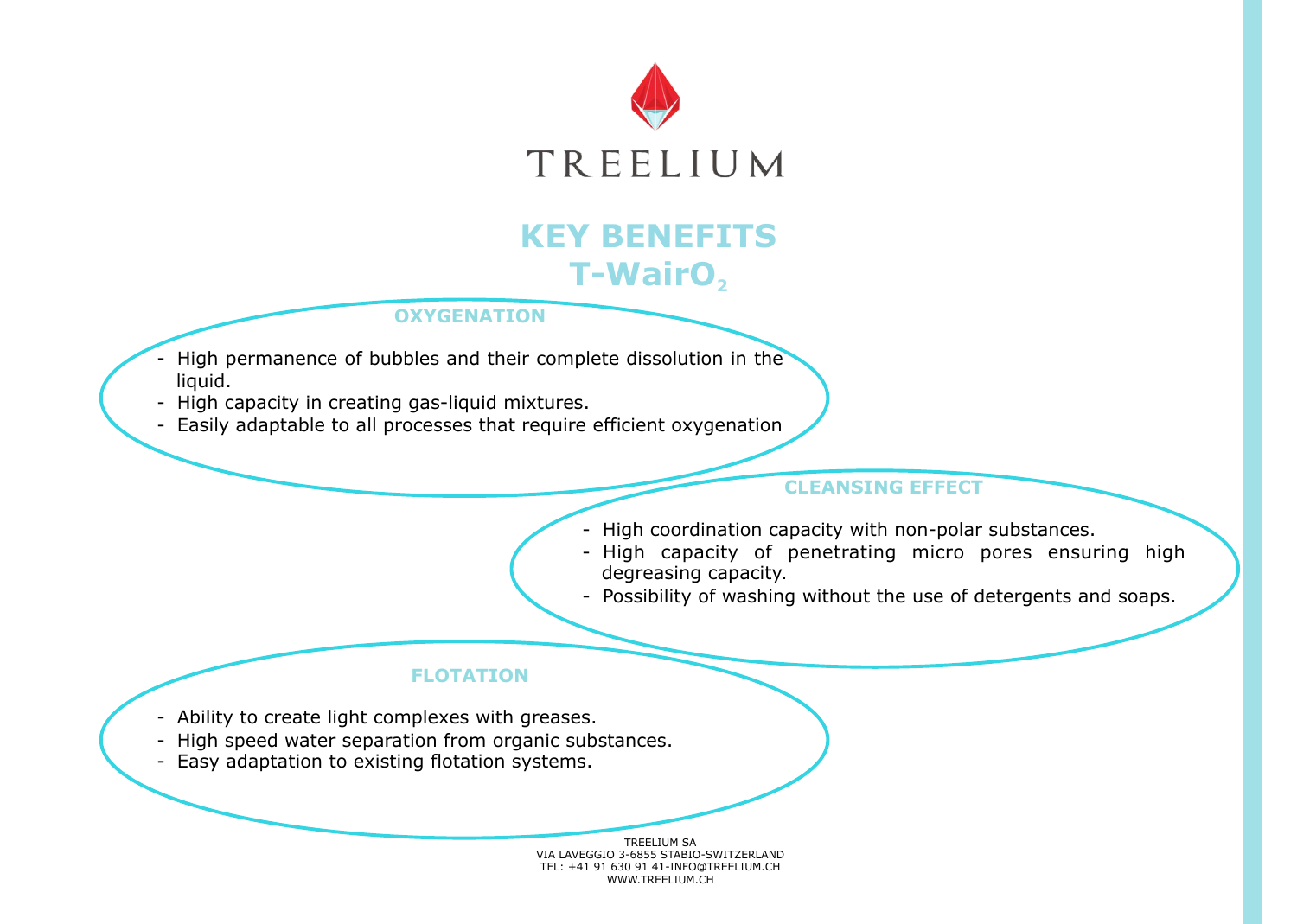

T-WairO<sub>2</sub> s a product patented by TREELIUM SA and certified by internationally accredited laboratories.





TREELIUM continues to invest in Research & Development both in terms of human and economic resources to find new areas of application for existing products and develop new ones for the future.

Our mission is to increase productivity by optimizing processes, reducing consumption and protecting the environment.

TREELIUM is on the market as an ideal partner for the supply of systems and applications in a global market where continuous technological innovation is the basis for sustainable economic development.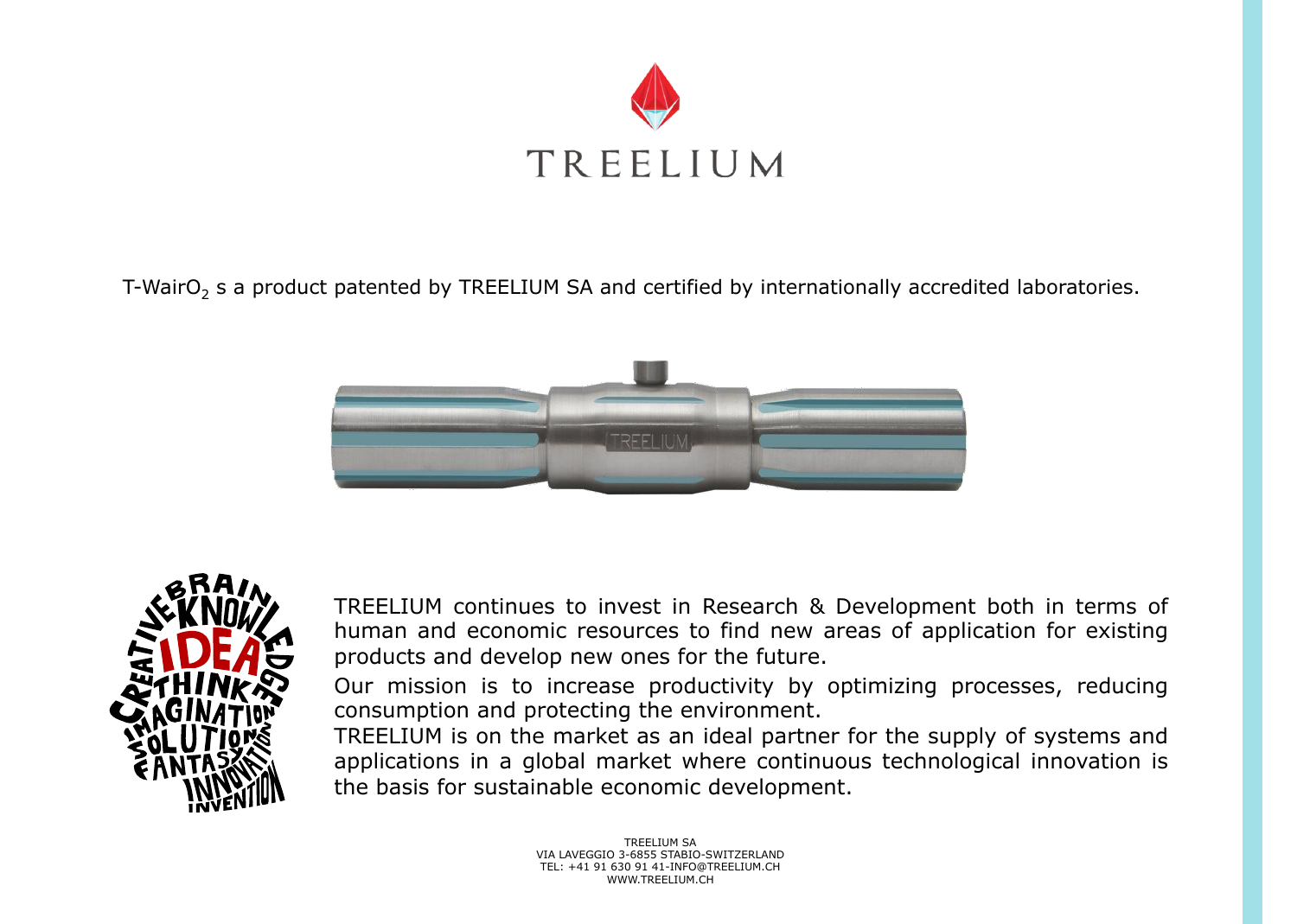

# TREELIUM